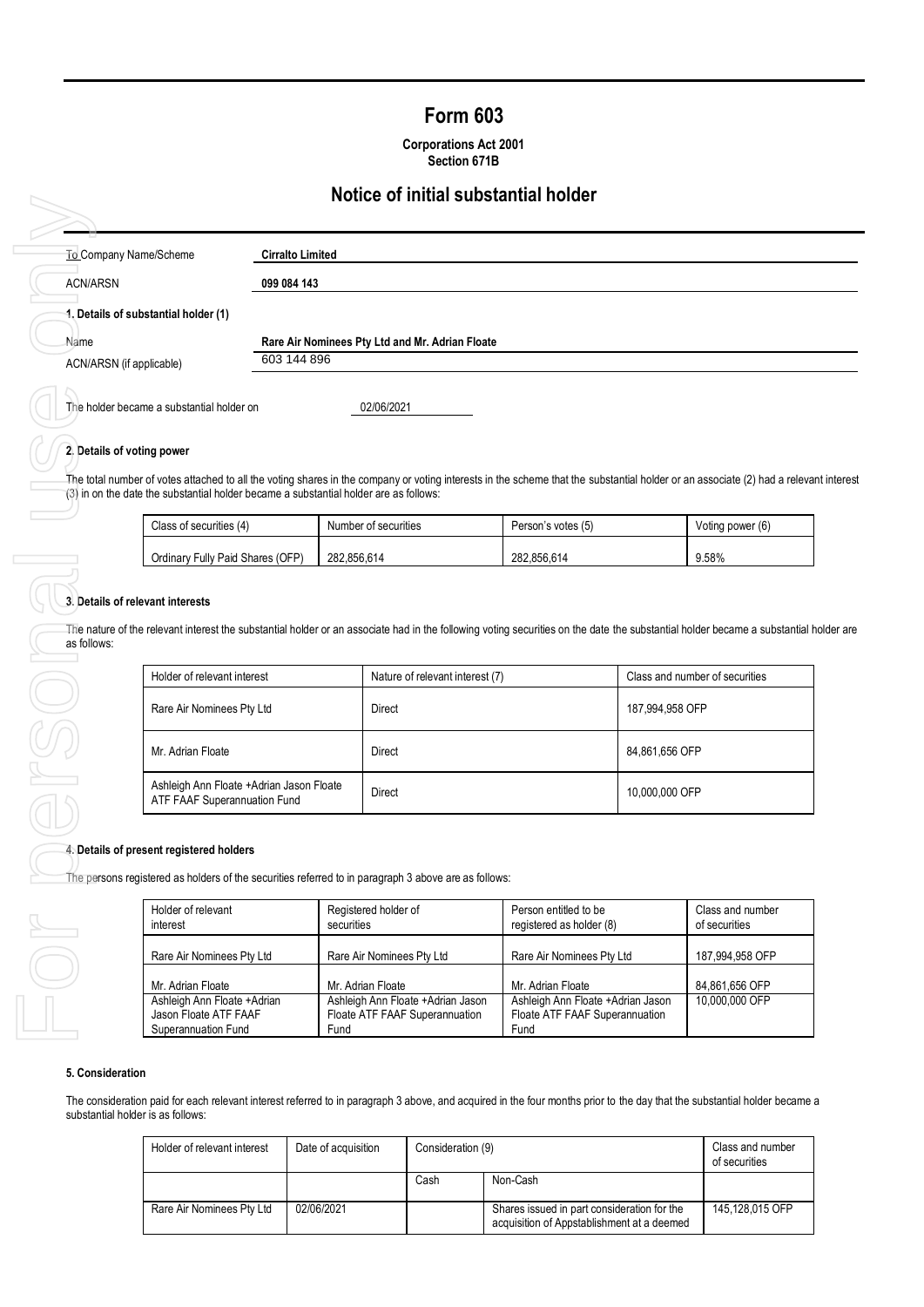|                                                                                    |            |                     | issue price of \$0.01 per Share.                                                                                                |                |
|------------------------------------------------------------------------------------|------------|---------------------|---------------------------------------------------------------------------------------------------------------------------------|----------------|
| Mr. Adrian Floate                                                                  | 02/06/2021 |                     | Shares issued in consideration for the<br>repayment of the Appstablishment Loan at a<br>deemed issue price of \$0.025 per Share | 64.800.000 OFP |
| Ashleigh Ann Floate<br>+Adrian Jason Floate ATF<br><b>FAAF Superannuation Fund</b> | 02/06/2021 |                     | Shares issued in consideration for the<br>repayment of the Appstablishment Loan at a<br>deemed issue price of \$0.025 per Share | 10,000,000 OFP |
| Mr. Adrian Floate                                                                  | 26/02/2021 | \$0.01 per<br>Share |                                                                                                                                 | 3.000.000 OFP  |

#### **6. Associates**

The reasons the persons named in paragraph 3 above are associates of the substantial holder are as follows:

| Name and ACN/ARSN (if applicable)                                        | Nature of association                                        |
|--------------------------------------------------------------------------|--------------------------------------------------------------|
| Rare Air Nominees Pty Ltd                                                | Mr. Adrian Floate is a Director of Rare Air Nominees Pty Ltd |
| Mr. Adrian Floate                                                        | Mr. Adrian Floate is a Director of Rare Air Nominees Pty Ltd |
| Ashleigh Ann Floate +Adrian Jason Floate ATF FAAF<br>Superannuation Fund | Mr. Adrian Floate is a Trustee of FAAF Superannuation Fund   |

#### **7. Addresses**

The addresses of persons named in this form are as follows:

| Name                                                                     | Address                   |
|--------------------------------------------------------------------------|---------------------------|
| Rare Air Nominees Pty Ltd                                                | L3/88 WILLIAM ST PERTH WA |
| Mr. Adrian Floate                                                        | L3/88 WILLIAM ST PERTH WA |
| Ashleigh Ann Floate +Adrian Jason Floate ATF FAAF<br>Superannuation Fund | L3/88 WILLIAM ST PERTH WA |



#### **DIRECTIONS**

If there are a number of substantial holders with similar or related relevant interests (eg a corporation and its related corporations, or the manager and trustee of an equity trust), the names could be included in an annexure to the form. If the relevant interests of a group of persons are essentially similar, they may be referred to throughout the form as a specifically named group if the membership of each group, with the names and addresses o f members is clearly set out in paragraph 7 of the form.

See the definition of "relevant interest" in sections 608 and 671B(7) of the Corporations Act 2001.

The voting shares of a company constitute one class unless divided into separate classes.

(2) See the definition of "associate" in section 9 of the Corporations Act 2001.<br>
See the definition of "relevant interest" in sections 608 and 671B(7) of the<br>
The voting shares of a company constitute one class unless div The total number of votes attached to all the voting shares in the company or voting interests in the scheme (if any) that the person or an associate has a relevant interest in.

The person's votes divided by the total votes in the body corporate or scheme multiplied by 100.

Include details of:

- (a) any relevant agreement or other circumstances by which the relevant interest was acquired. If subsection 671B(4) applies, a copy of any document setting out the terms of any relevant agreement, and a statement by the person giving full and accurate details of any contract, scheme or arrangement, must accompany this form, together with a written statement certifying this contract, scheme or arrangement; and
- (b) any qualification of the power of a person to exercise, control the exercise of, or influence the exercise of, the voting powers or disposal of the securities to which the relevant interest relates (indicating clearly the particular securities to which the qualification applies).

See the definition of "relevant agreement" in section 9 of the Corporations Act 2001.

- (8) If the substantial holder is unable to determine the identity of the person (eg if the relevant interest arises because of an option) write "unknown".
- (9) Details of the consideration must include any and all benefits, money and other, that any person from whom a relevant interest was acquired has, or may, become entitled to receive in relation to that acquisition. Details must be included even if the benefit is conditional on the happening or not of a contingency. Details must be included of any benefit paid on behalf of the substantial holder or its associate in relation to the acquisitions, even if they are not paid directly to the person from whom the relevant interest was acquired.